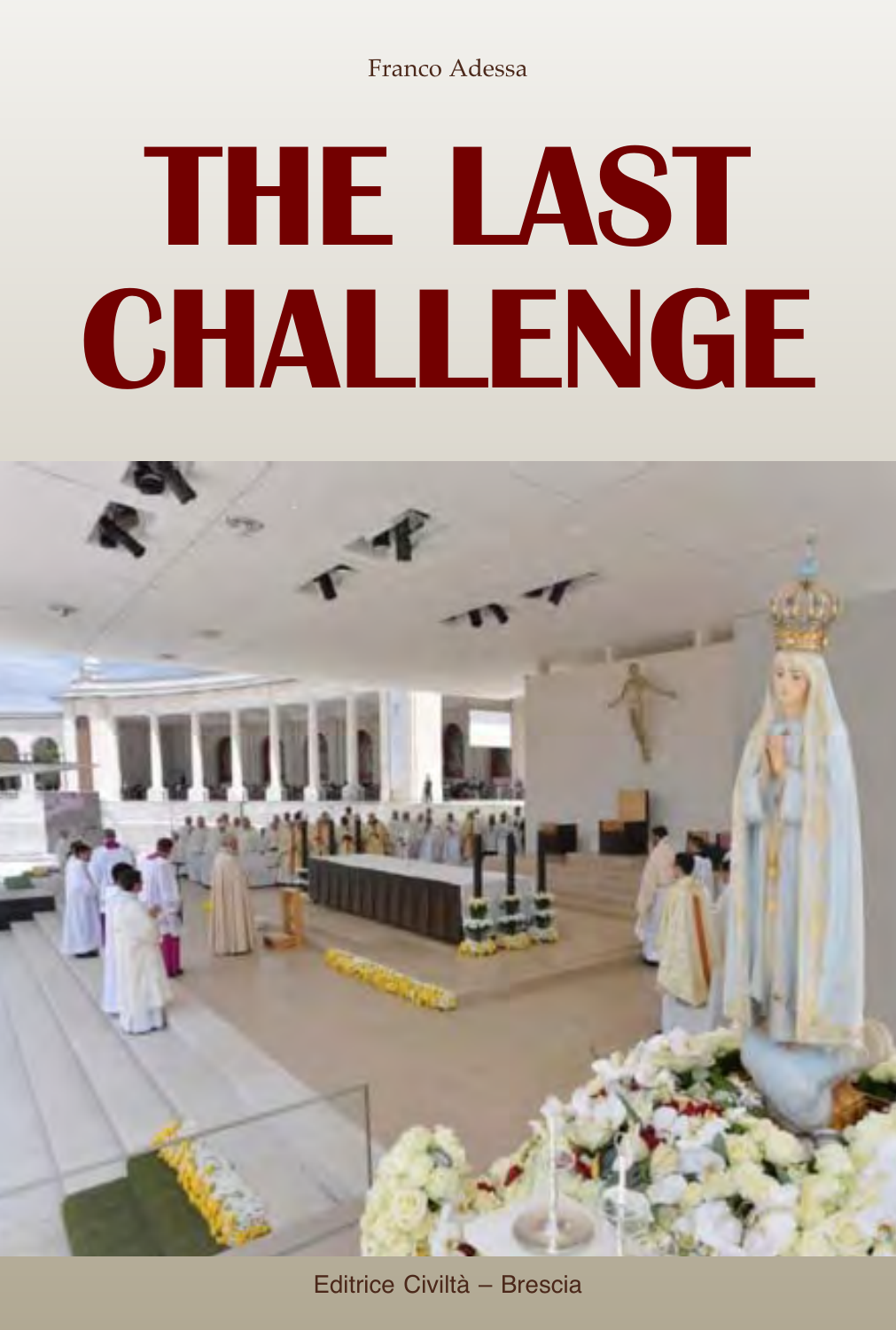

Is Francis elevating this synbol mostrance, in adoration, of the **Redemption of the Sacrifice of Jesus Christ on the Cross,** or he isglorifying the **Infinit Sun of Lucifer** which signifies the **"total elimination of the Sacrifice of Christ on the Cross from the face of the Earth"?**

**The Apostolate of Our Lady of Good Success**  1288 Summit Ave Suite 107 Oconomowoc, WI. 53066 USA Phone 262-567-0920 website: www.ourladyofgoodsuccess.com e-mail: ladyofgoodsuccess@sbcglobal.net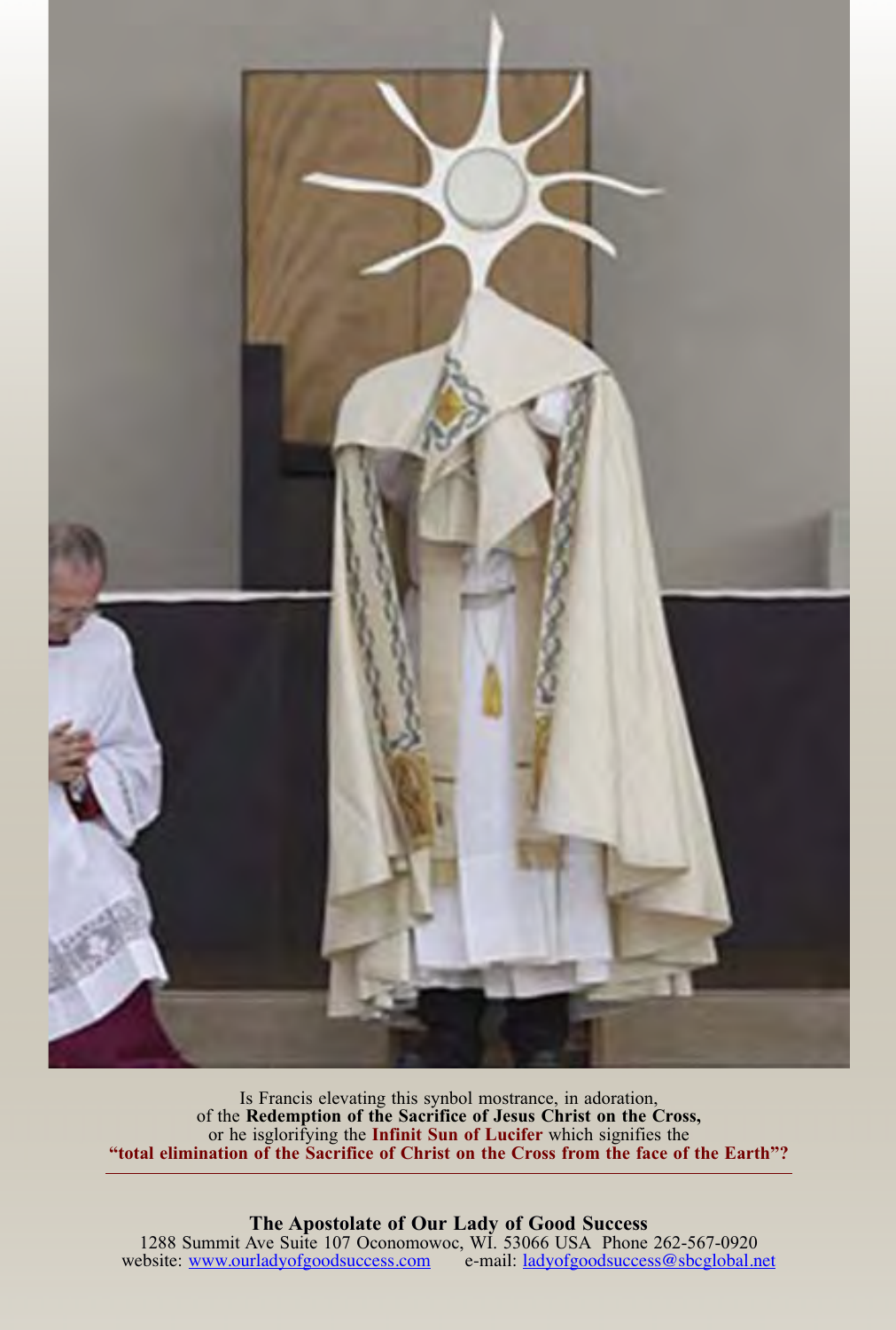## **The Last Challenge**

by **Dr. Franco Adessa**



**The Sacred Heart of Jesus is<br>
the source of the Redemp-<br>
tion of the Sacrifice of Christ<br>
on the Cross and represents the the source of the Redemption of the Sacrifice of Christ central and main reference point of the Sanctuary of Our Lady of Fatima.** The golden statue of the Sacred Heart, in fact, stands in the center of the square of the old Sanctuary of Our Lady of Fatima.

On his journey to Fatima in May, Francis attempted to ridicule the Message transmitted by Our Lady via Lucia: he never mentioned the vision of hell, the invitation to penance and conversion, the onset of Atheistic Communism that, with its crimes, bloodied entire countries; He has denied that sins are punished by God's justice, because we must preach mercy not judgment, he has invited us to free ourselves from the "fear of God,"

which Our Lady has taught us, and this "because the Fear of God is not befitting to whom is loved."

In addition, he targets the popular devotion to Our Lady, using the irony of not making Her as "a little Saint to be used for receiving low-cost favors," and not to be outline Her with "subjective sensibilities seeing Her in the act of holding down God's arm ready to punish."

Did Francis only want to ridicule the Message of Our Lady?

By studying the scenery of the stage erected in front of the Sanctuary, **we discovered that the true hidden aim of Francis's visit was yet another: The Sacred Heart of Jesus, that is, the source of the Redemption of the Sacrifice of Christ on the Cross!**

Observing the stage erected for the celebration of the Mass, we ask: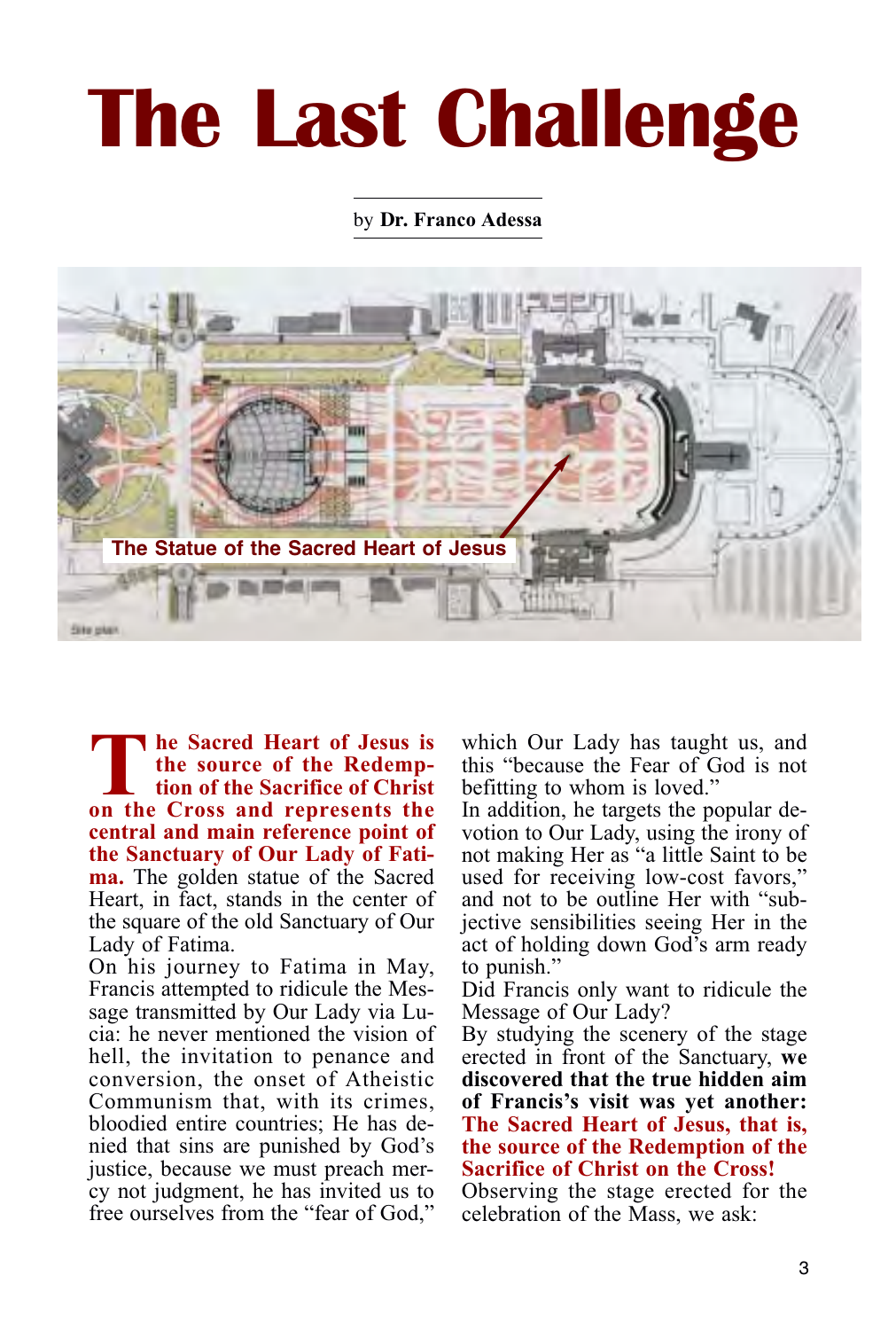

The golden statue of the Sacred Heart Stand at the center of the square of the Sanctuary of Our Lady of Fatima.

- 1. Why the color **black** as for a funeral?
- 2. Why are there **12 black panels** on the front of the altar?
- 3. Why are there **6 black candlesticks** around the altar?
- 4. Why are there **3 crowns of flowers** around the base of each candlestick?
- 5. Why are there **4 steps** with **2 side seats** and a **fifth step** with a **throne** behind the altar?



**The Sacred Heart of Jesusis the source of the Redemption of the Sacrifice of Christ on the Cross and represents the central point and the main reference** of the Sanctuary of Our Lady of Fatima.

- 6. Why is there a **"Christ"** detached from a cross, traced on the wall?
- 7. Why is there a **deformation** on the chest of "Christ" right over the heart?
- 8. Why are the dominant colors of the altar **white** and **black?**
- 9. Why is there a strange **7-ray Sunshaped** monstrance?

Let us, now, try to provide answers to these questions, in order to discover the true objective which refers to all those quirks and perplexities.

In this research, the guiding principle starts from the act of conflict on the liturgy, the conflict within the Church itself and from the goal of the **"pros-**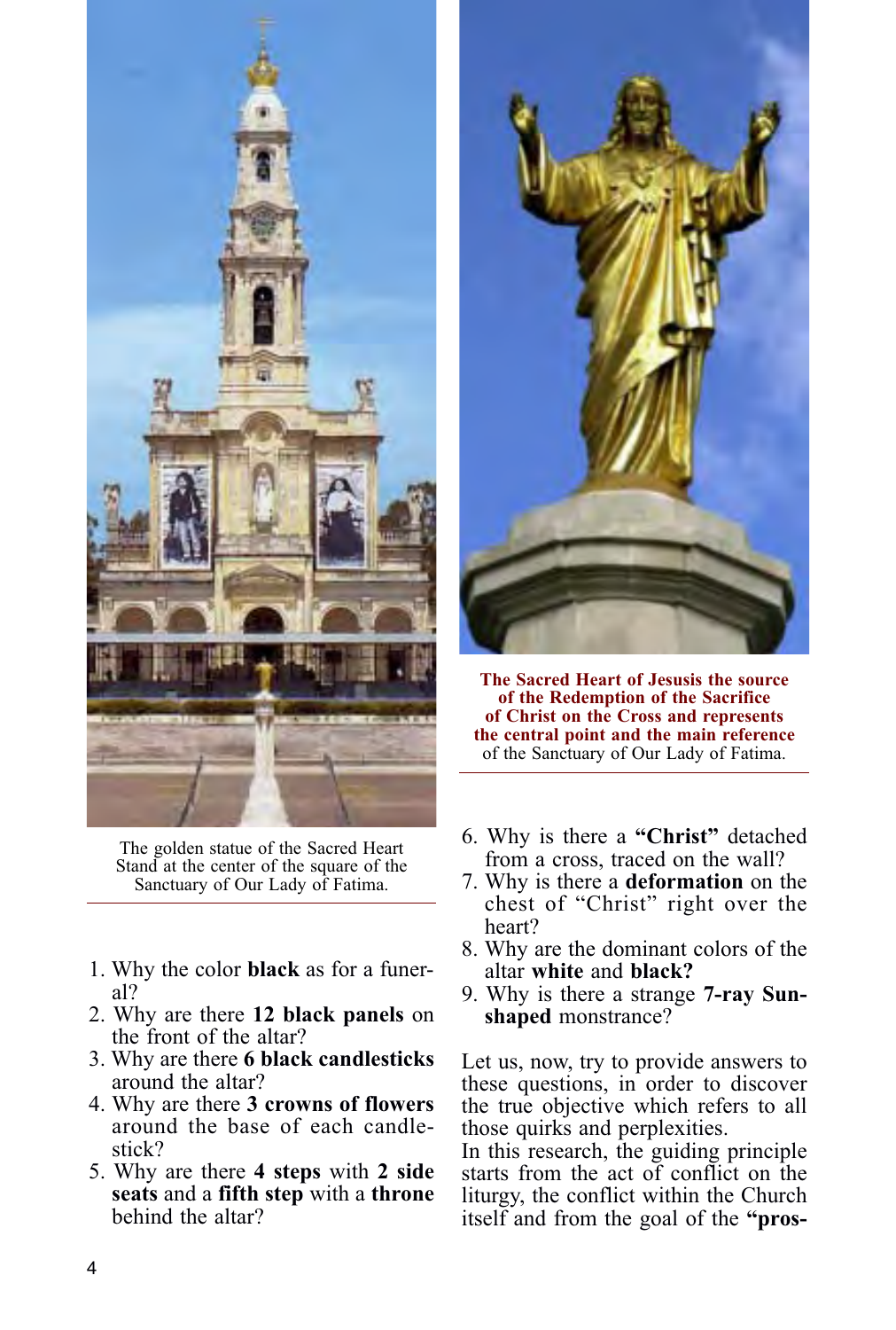

May 13, 2017. The stage erected for the celebration of the Mass, the day of the hundredth anniversary of the Apparitions of Fatima in 1917. Beside the **funerary black color,** which dominates the scenography, what strikes one is the **"Christ" detached from the white cross** and **his chest that has a deformation on the side of the heart.** The contrast between the golden statue of the Sacred Heart, at the center of the square of the Sanctuary, and this "Christ" is disturbing.

**titute of Babylon,"** which is the elimination of the Sacrifice of Christ on the Cross in the Catholic Mass.

The **black** color is suitable for the **funeral** of the Christ's Church, represented by the **12 black panels** in the front of the subdivided altar that has the appearance of a coffin! This funeral requires the initial presence of a traditional Crucifix and ciborium.

The **six black candlesticks** and the **18 crowns of flowers** represent **Empity** (6 = Masonry) and the **Antichrist** (18 = 666). The **4 steps** behind the altar represent the **World** (n. 4) on which are placed the seats of the **Emperor of the World** and of the **Patriarch of the World.** The **fifth step** and the **throne** represents Lucifer  $(n, 5)$  and the throne on which he sits, alongside

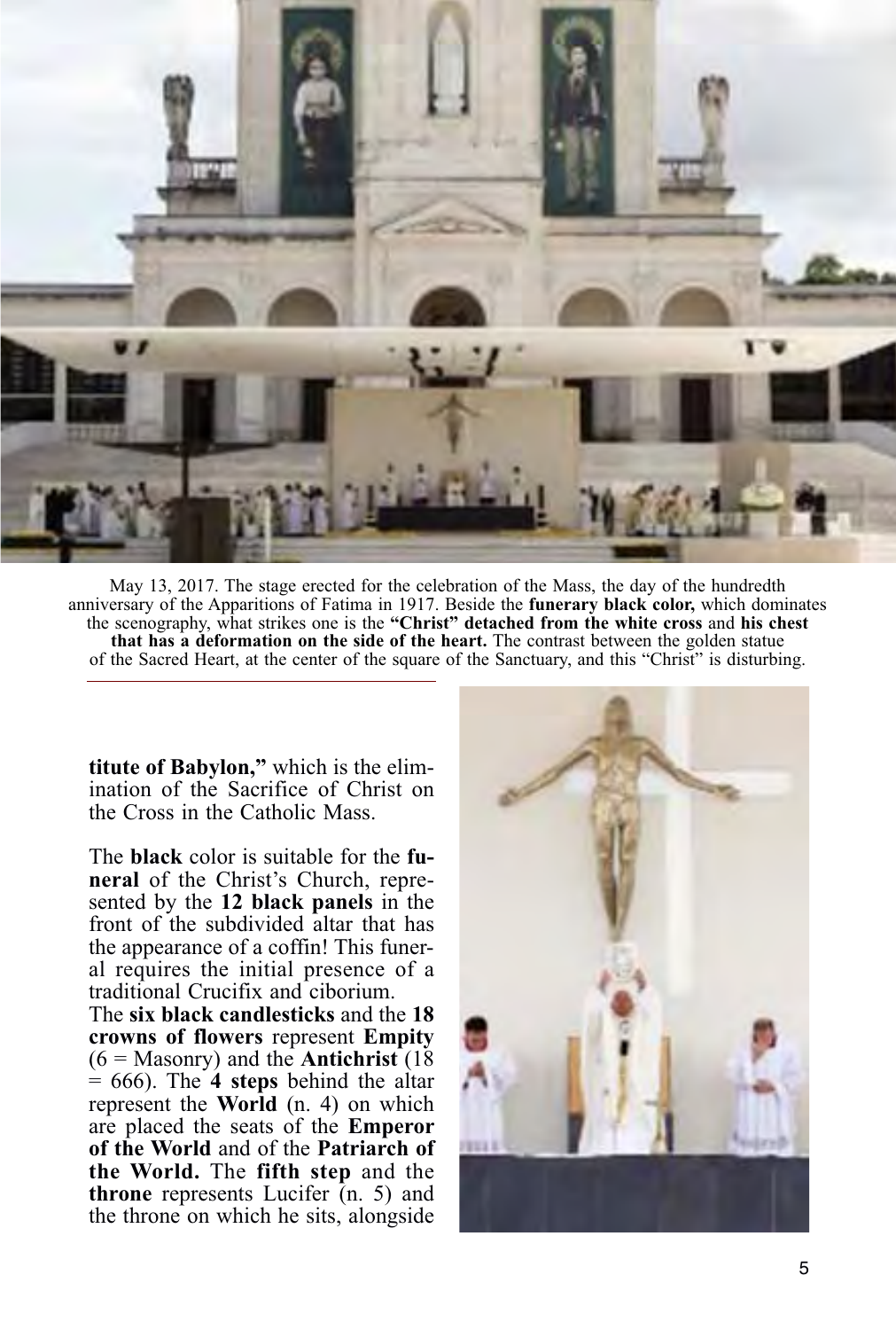

The Altar, Frontally, the altar is bordered, with a **black drape;** on the sides, there are **3** + **3 black candlesticks** each having, at the base, **3 flower crowns** with decreasing diameter. Behind the altar, there are **4 steps,** on which, laterally, two seats are placed**,** while on the **fifth step,** of smaller dimensions, is placed **1 central throne.**

the Emperor of the World and the Patriarch of the World with whom he forms the **Antichrist.**

The other meaning of the **4 + 1 steps** is to represent **"Lucifer's Church,"** symbolized by the 4 Masonries: the Scottish Rite of Perfection, the Ancient and Accepted Scottish Rite, the New Reformed Palladic Rite, the B' nai B'rith and Lucifer.

The **funeral of Christ's Church** provides for its replacement with the **"Church of Lucifer"** and a Masonic 15° degree ritual that resurrects the Man in the **Man-God,** making him leave a coffin on which a cross is engraved.

So, it is not Christ, but the **Masonic**

**Man-God** who, risen from the coffin, becomes God Himself!

The strangeness of the deformation on the chest of "Christ" only serves to attract the attention of those who can understand, indicating **the point at which the strike must be blew!** It is precisely from the Sacred Heart of Jesus that His Redemption has originated and it is precisely at this point that the Satanic Redemption of the Man-God, which is represented by **black** and **white** colors, must originate.

The sun-shaped monstrance with **7 rays, 7 times the Antichrist** (**7** times **666**) is the symbol of the will to **completely eliminate the Sacrifice of Christ on the Cross!**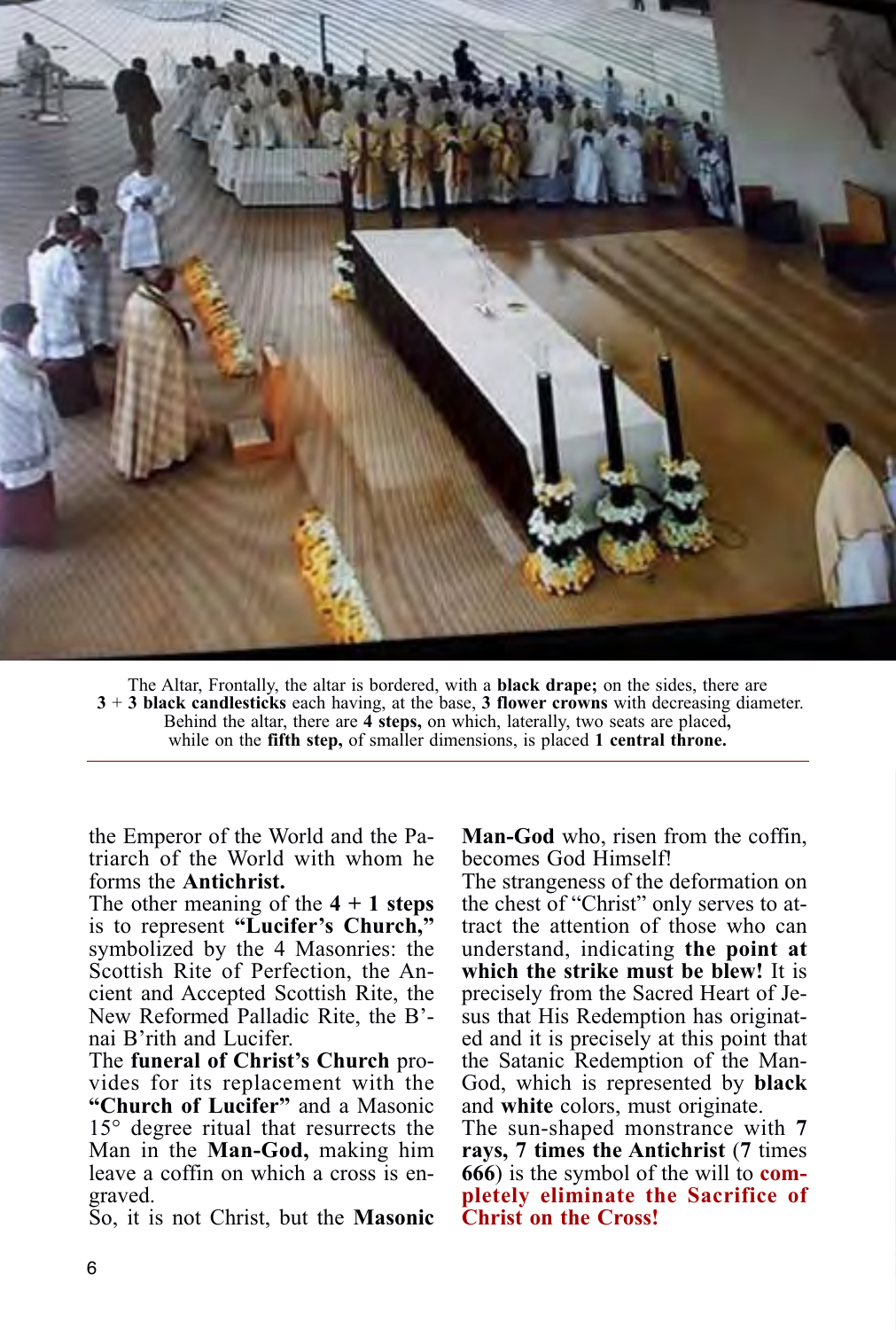

*Above:* The altar is placed on the eleventh step, starting from the step on which the seven persons dressed in white are kneeling. On the altar there is a **Crucifix** and three **chalices**. The frontal **black drape** of the altar is divided in **12 panels;** the dominant colors are **white** and **black.** The altar is dominated by a **"Christ" detached from a white cross** with an impression on his side. We wonder: is it a **funeral rite** for the **"dead"** and for the **"resurrected"?**

*Below:* The **6** black candlesticks, the **18** flower crowns at their base, together with the **2** lateral seats behind the altar and the central **throne,** represent the **Inverted Triangle of the Antichrist,** formed by **Lucifer,** the **Emperor of the World** and the **Patriarch of the World.**

The larger horizontal side, resting on the upper edge of the central throne, extends up to the axis of the candelabra, while the two converging oblique sides are supported by on the vertical sids of the two side seats. (Geometry is not perfect only for the angle of fotography).

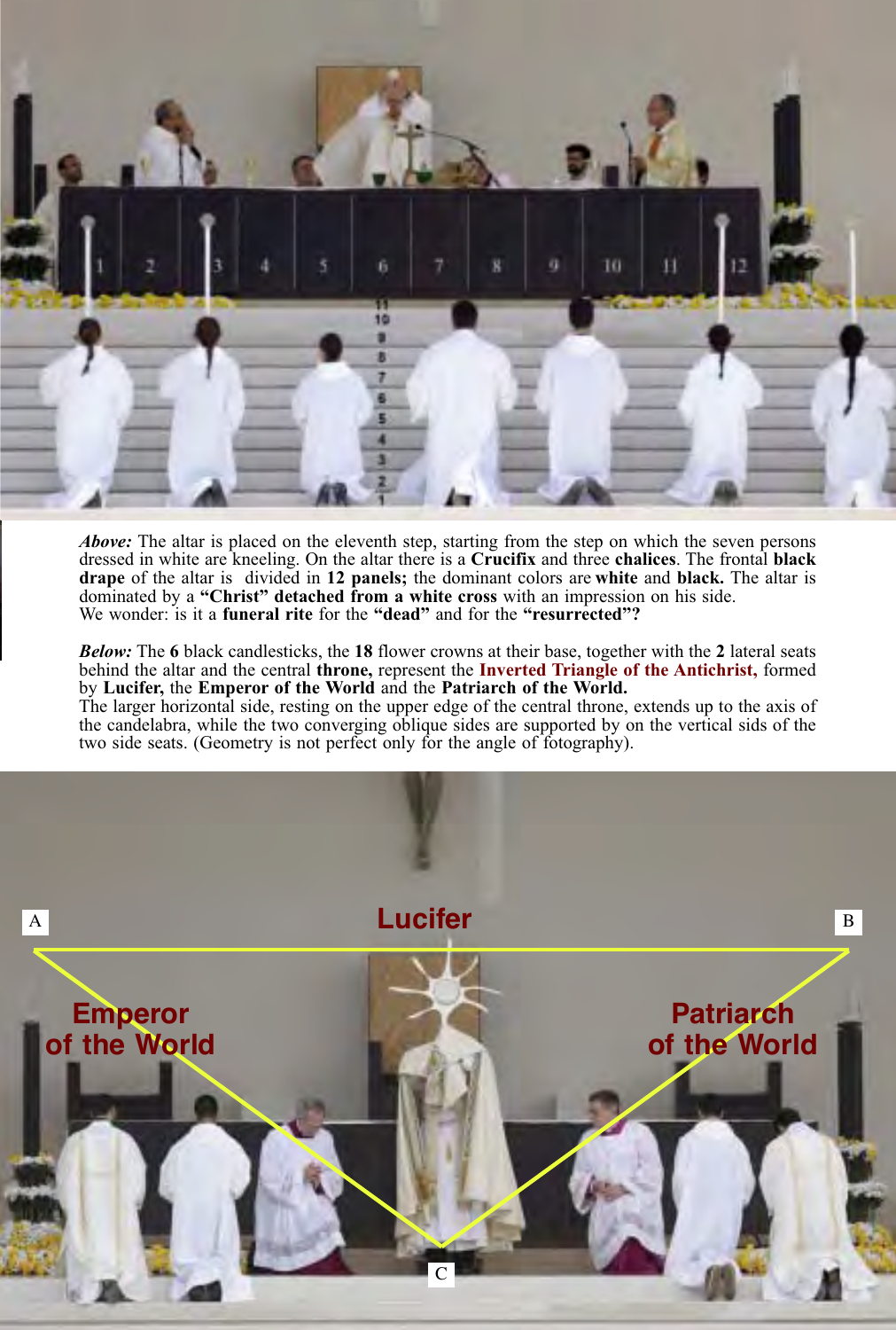#### **THE SATANIC REDEMPTION OF THE MASONIC TRIPLE TRINITY**

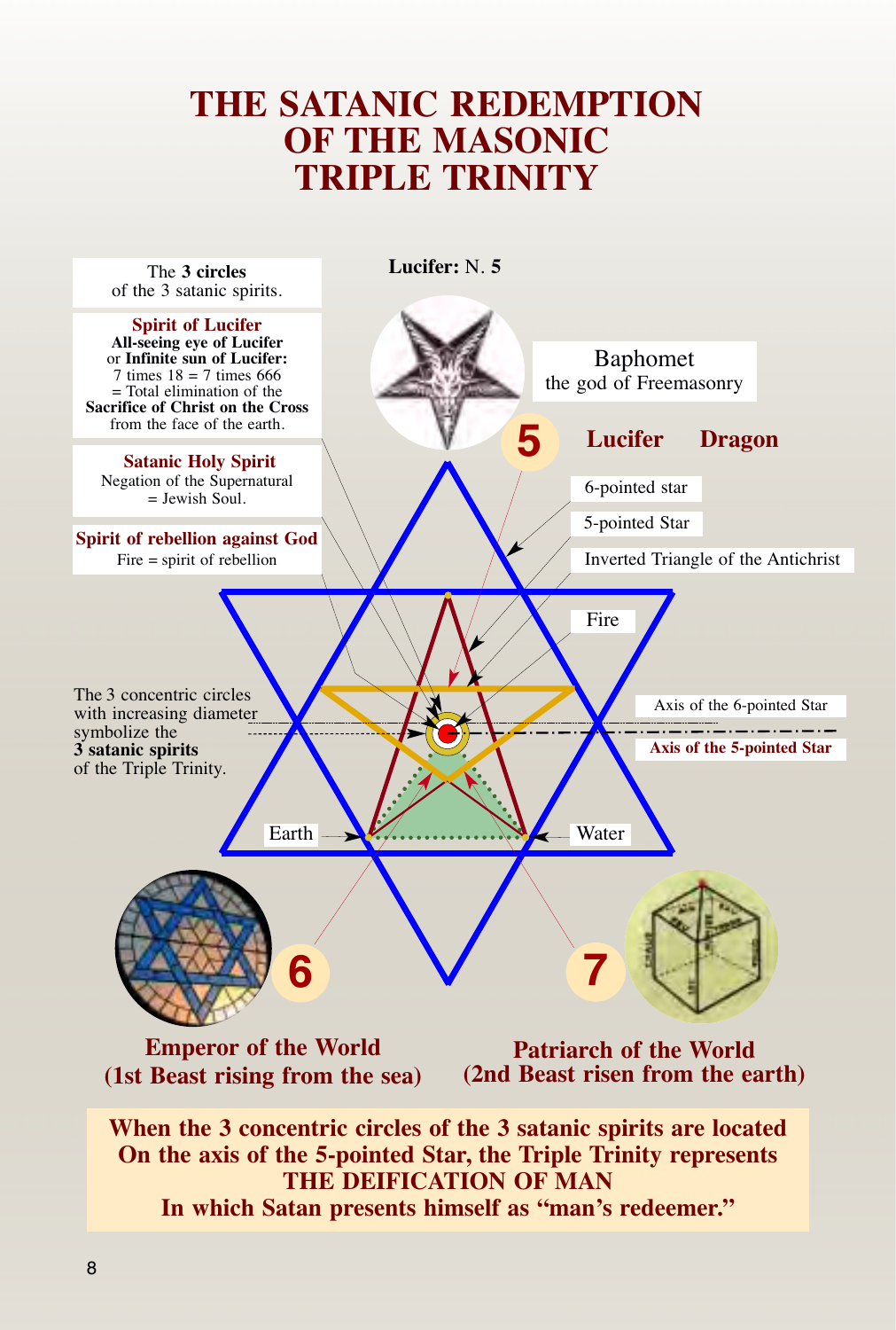

**This representation of the Triple Trinity,** with its axis passing through the center of the 5-pointed Star with the tip pointing upwards, **is the symbol of the deification of Man. Note that the upward point reaches the chest of the "Christ" at the position of the heart.**

With reference to the representation of the **Triple Trinity** (p. 8), we illustrate a confirmation of what is stated in the answers to the 9 questions.

From the **Inverted Triangle of the Antichrist** ABC, identified on p. 7, one can easily construct the 5-pointed star (red) by tracing the two DE and DF lines, with 36<sup>°</sup> opening, on the AB side axis.

By adjusting their vertical position to match the AGH with DGL triangle, the E and F points are located, aligning the DE and DF segments with the AB segment.

We find the external hexagon (blue) of the 5-pointed star, as follows:

- 1. horizontal line passing through D;
- 2. line of  $60^\circ$  to A, to find M;
- 3. line of -60° B, to find N;
- 4. line of 60° F, to find Q;
- 5. line of 120° and, to find P;
- 6. vertical lines from M and N, to find the points R and S.

By extending the 6 sides of the hexagon, you get the **6-pointed star.** The three circles of the Triple Trinity are concentric in the center of the 5-pointed Star.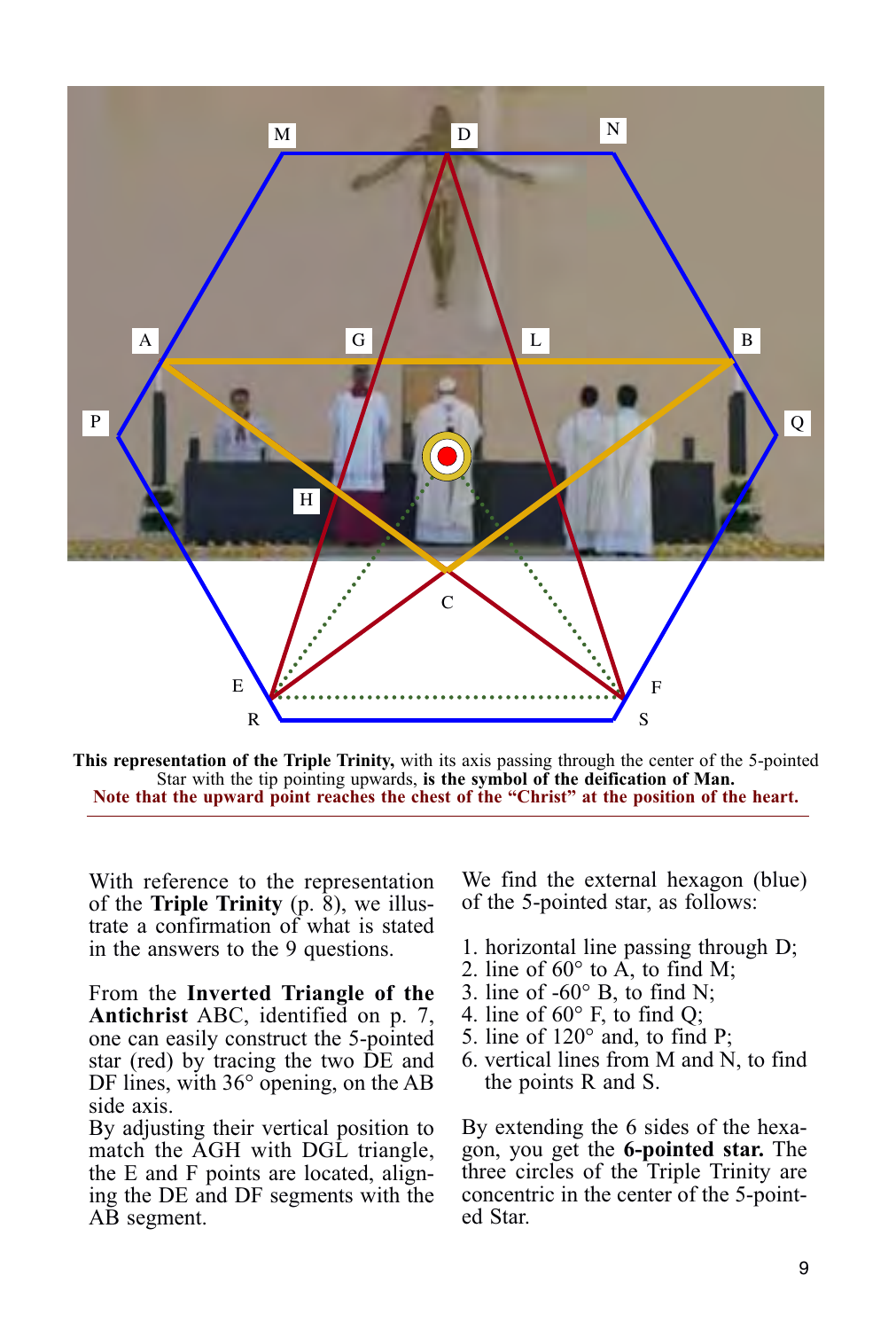#### THE MASONIC TRIPLE **TRINITY IMPRESSED ON THE ALTAR AND ON THE MAN-GOD OF LUCIFER**

The all-seeing eye  $hides$  the  $\bigwedge$  of Lucifer (gold circle) hides the supreme aim of the Antichrist:

**THE INFINITE SUN OF LUCIFER** that symbolizes the **total elimination of the Sacrifice of Christ on the Cross from the face of the earth.** This **"Sun"** is obtained with the following numbers: **6** (black candlesticks) x **18** (crowns of flowers) = **108**

> 108 = 6 times 18 ( $18 = 6 + 6 + 6 = 6$  times 666 The numbers **1** and **8 (18)** of **108** add **1 time 666**

> > Total: **7 times 666**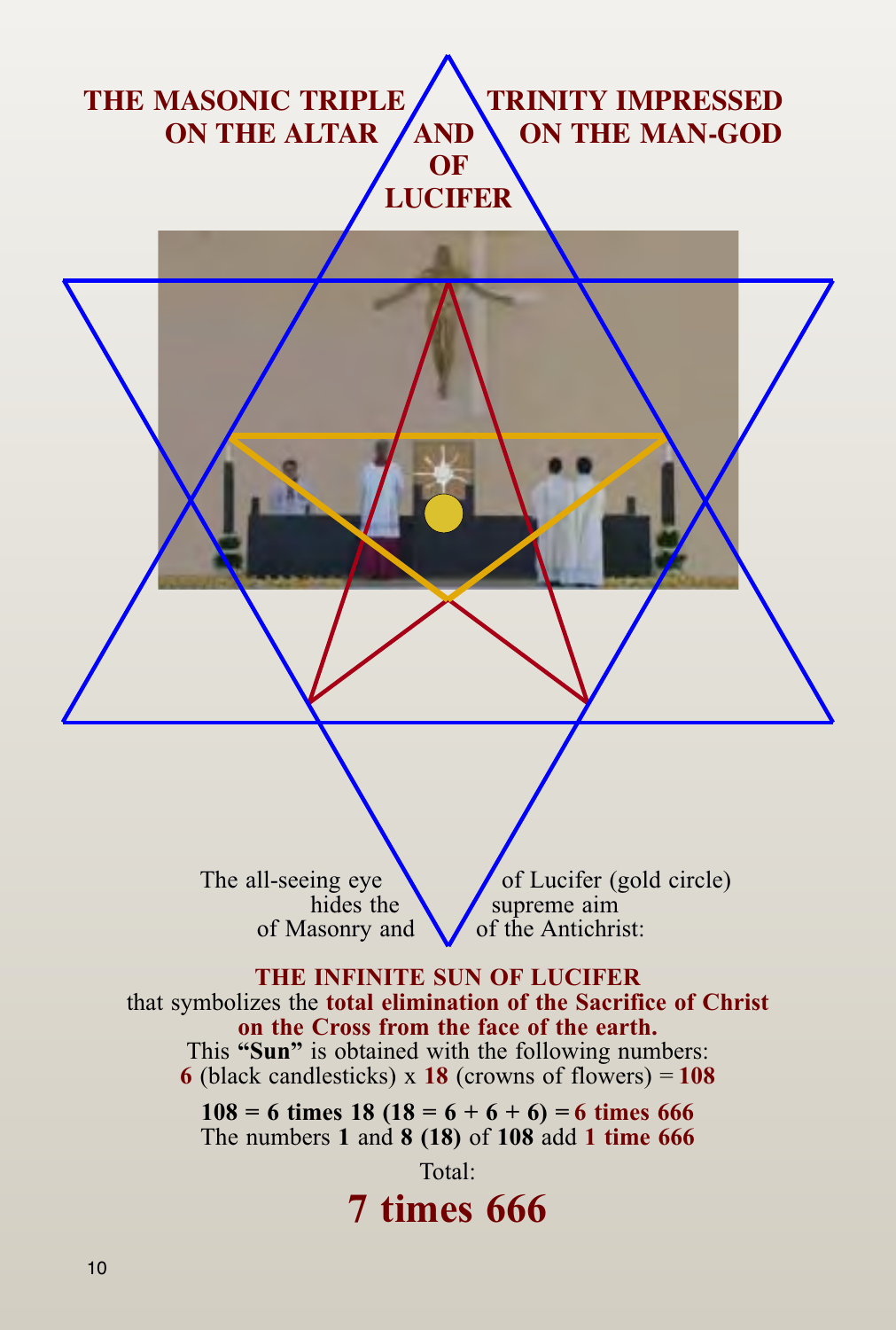

Observing Francis glorifying the **Infinite Sun of Lucifer,** the words of the supreme Head of the Illuminati, Albert Pike, come to mind:

**«THEN, EVERYWHERE, THE CITIZENS, AGAINST A WORLDWIDE MINORITY OF REVOLUTIONARIES... WILL RECEIVE THE TRUE LIGHT THROUGH THE UNIVERSAL MANIFESTATION OF THE PURE DOCTRINE OF LUCIFER. REVEALED AT LAST TO THE PUBLIC EYE: A MANIFESTATION THAT SHALL BE FOLLOWED BY THE DESTRUCTION OF CHRISTIANITY...». OF CHRISTIANITY...».**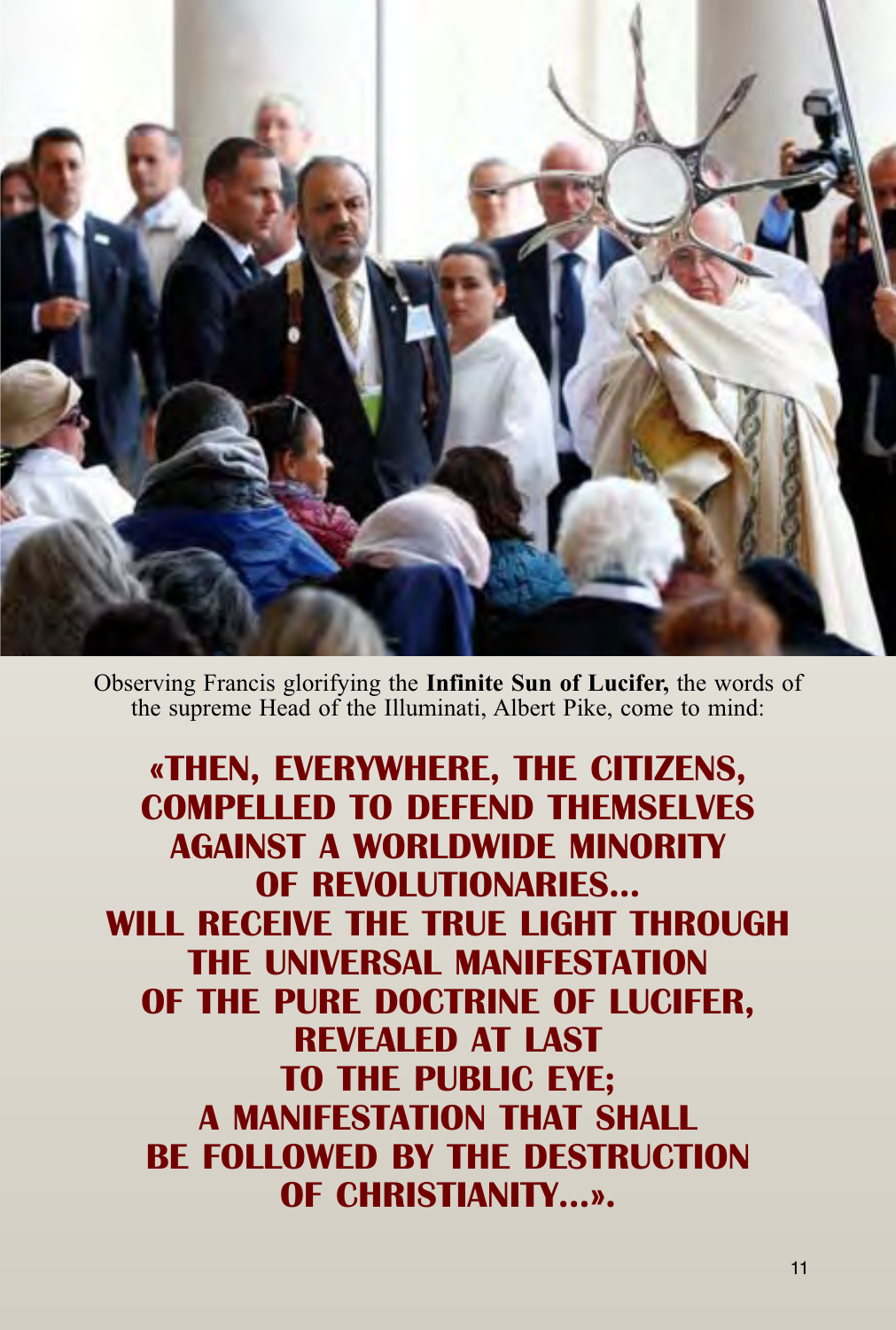

From the heart of the impious **Man-God** pours the satanic redemption of Lucifer, glorified by the **Harlot of Babylon"!**

## **«THE KINGS OF THE EARTH WITH THE HARLOT OF BABYLON AND THE INHABITANTS OF THE EARTH BECAME DRUNK ON THE WINE OF HER HARLOTRY».**

(Apocalypse, 17, 2)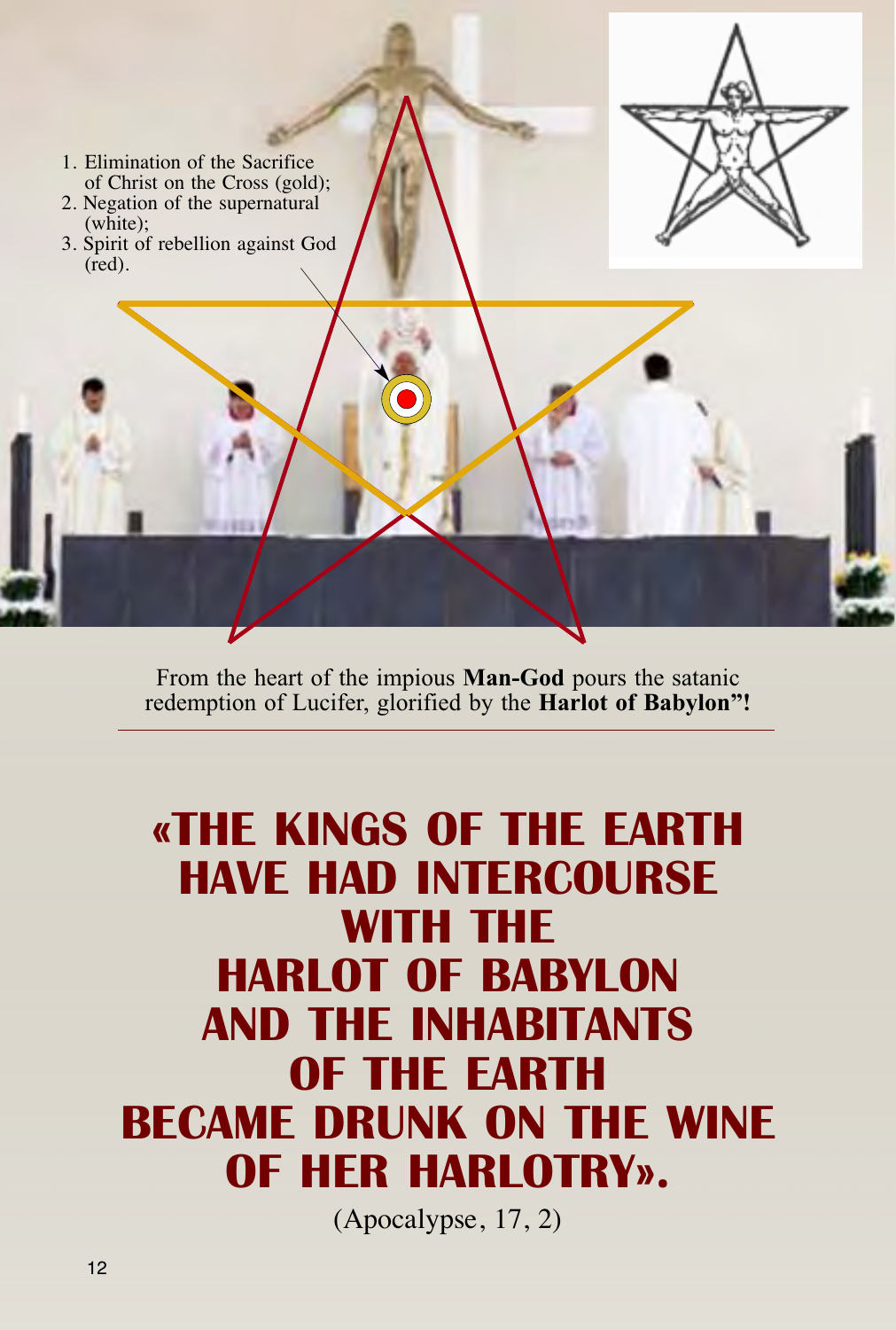

The glorification of the elimination of the Sacrifice of Christ on the Cross.

### **«BEHOLD BEAST WHO CLAIMS TO BE THE SAVIOUR OF THE WORLD. FXALTED WITH PRIDE WILL RISE IN THE AIR... BUT WILL FALL AND BE CAST, FOREVER, WITH HIS OWN, INTO THE ETERNAL ABYSS OF HELL!».**

**IOUR Lady of La Salette)**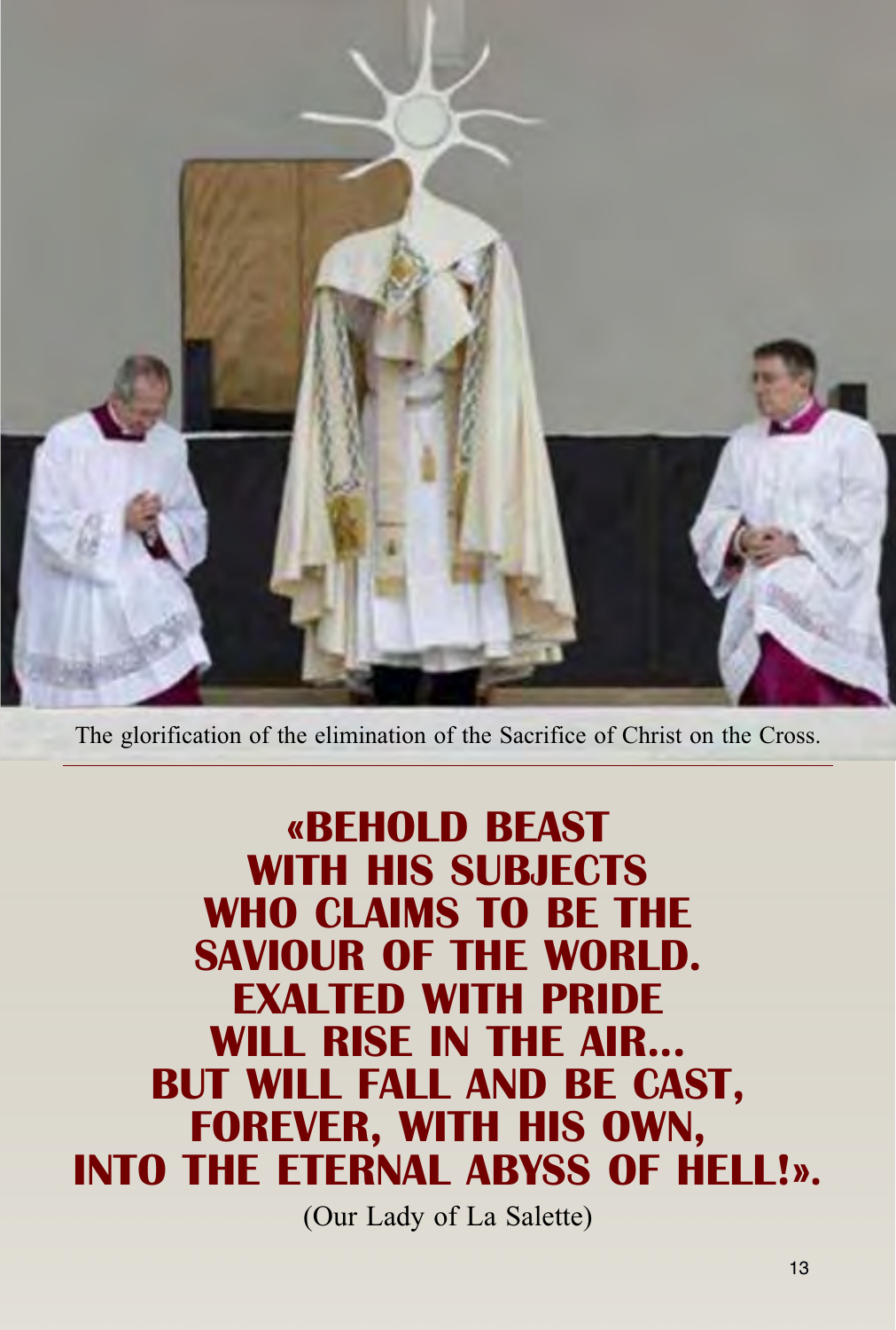**YOU HAVE INSULTED THE IMMACULATE HEART OF MARY, MOTHER OF GOD; YOU HAVE PIERCED THE SACRED HEART OF JESUS CHRIST AND TRAMPLED ON HIS REDEMPTION, WHICH YOU WANT TO REPLACE WITH THE SATANIC REDEMPTION OF THE MAN-GOD OF IUCIFFR. OF LUCIFER.**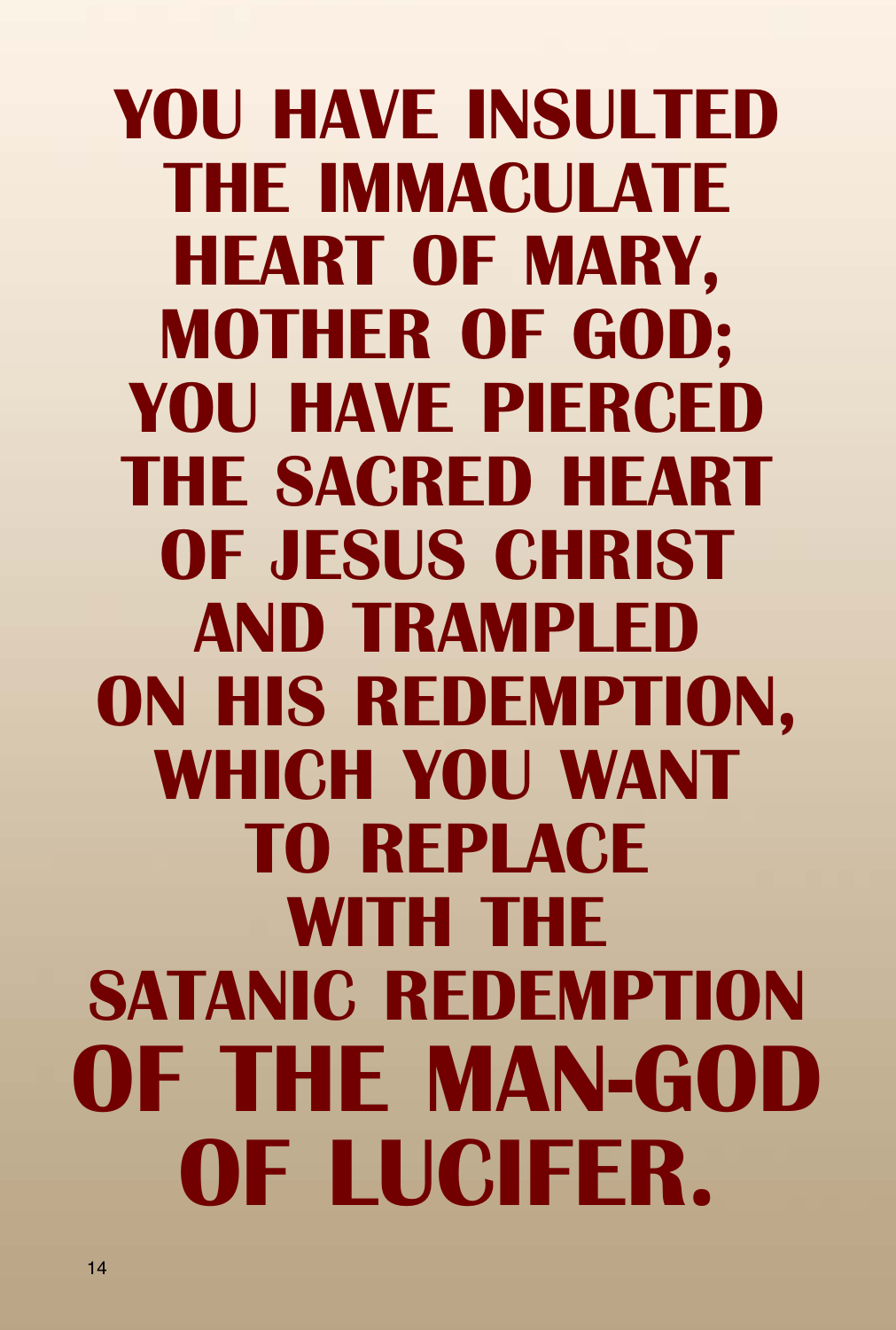

The second trumpet of the of God's wrath



# **THIS IS YOUR LAST CHALLENGE THAT WILL UNLEASH THE SECOND BOWL OF GOD'S WRATH! GOD'S WRATH!**